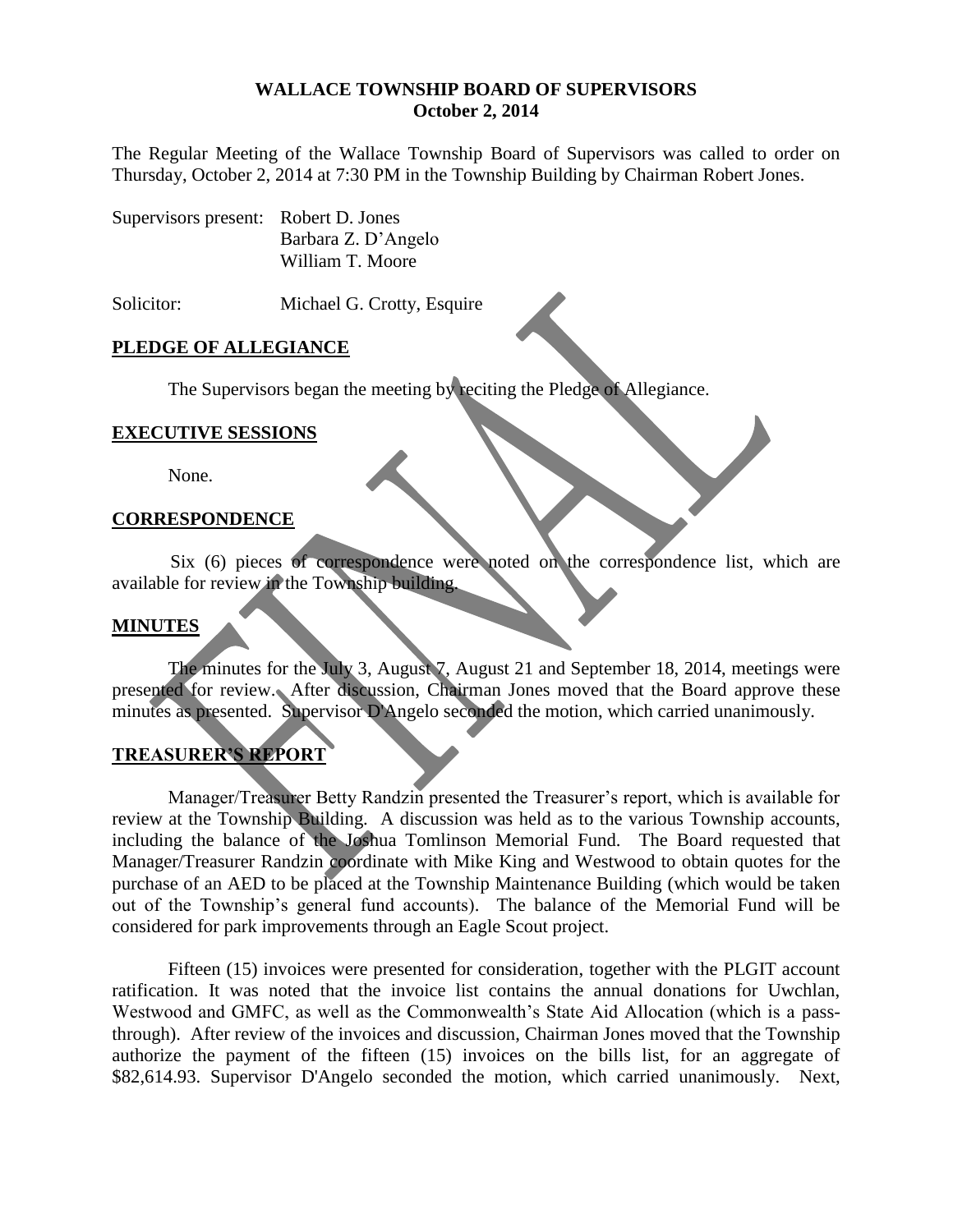Chairman Jones moved that the Township approve and ratify the PLGIT invoices for September 2014, in the amount of \$17,430.69. Supervisor D'Angelo seconded the motion, which carried unanimously.

### **PENNSYLVANIA STATE POLICE**

Lt. Erin Magee was present to provide the report of the Pennsylvania State Police. He noted that he appreciated the strong ties of communication with the Township and its staff, and that the Township is a wonderful place to live. Thirty-eight (38) incidents were noted as having occurred in September. A copy of the report is available at the Township building.

# **GLEN MOORE FIRE COMPANY/ELVERSON AMBULANCE**

GMFC Captain Mike King provided the report of the Fire Company. GMFC handled twenty-four (24) calls last month, three (3) of which were in Wallace. It is also hosting several upcoming events: a yard sale on October  $4<sup>th</sup>$ , a visit to the Springton Manor Elementary School for fire prevention week on October  $7<sup>th</sup>$ , and an open house on October  $8<sup>th</sup>$ . A turkey raffle and food drive will also be held in early November. The Board thanked the GMFC for its efforts and community outreach. Manager/Treasurer Randzin provided the report of Westwood Ambulance. It has handled fifty-five (55) calls to date this year in the Township, seven (7) for the month of September. Upon arrival later in the meeting, Westwood Ambulance president John Sly provided an update to the Board about its potential purchase of an ambulance in 2015 and a discussion was held as to funding options.

#### **EMC**

No report.

# **DARC**

Manager/Treasurer Randzin provided a report. DARC has prepared its 2015 budget, with the Township's contribution based on the 183 residents that participated in 2014.

# **PARK AND RECREATION BOARD**

No report.

## **HISTORICAL COMMISSION/TOWNSHIP ARCHIVIST**

No report.

## **TRAILS PRESERVATION BOARD**

No report.

**EAC**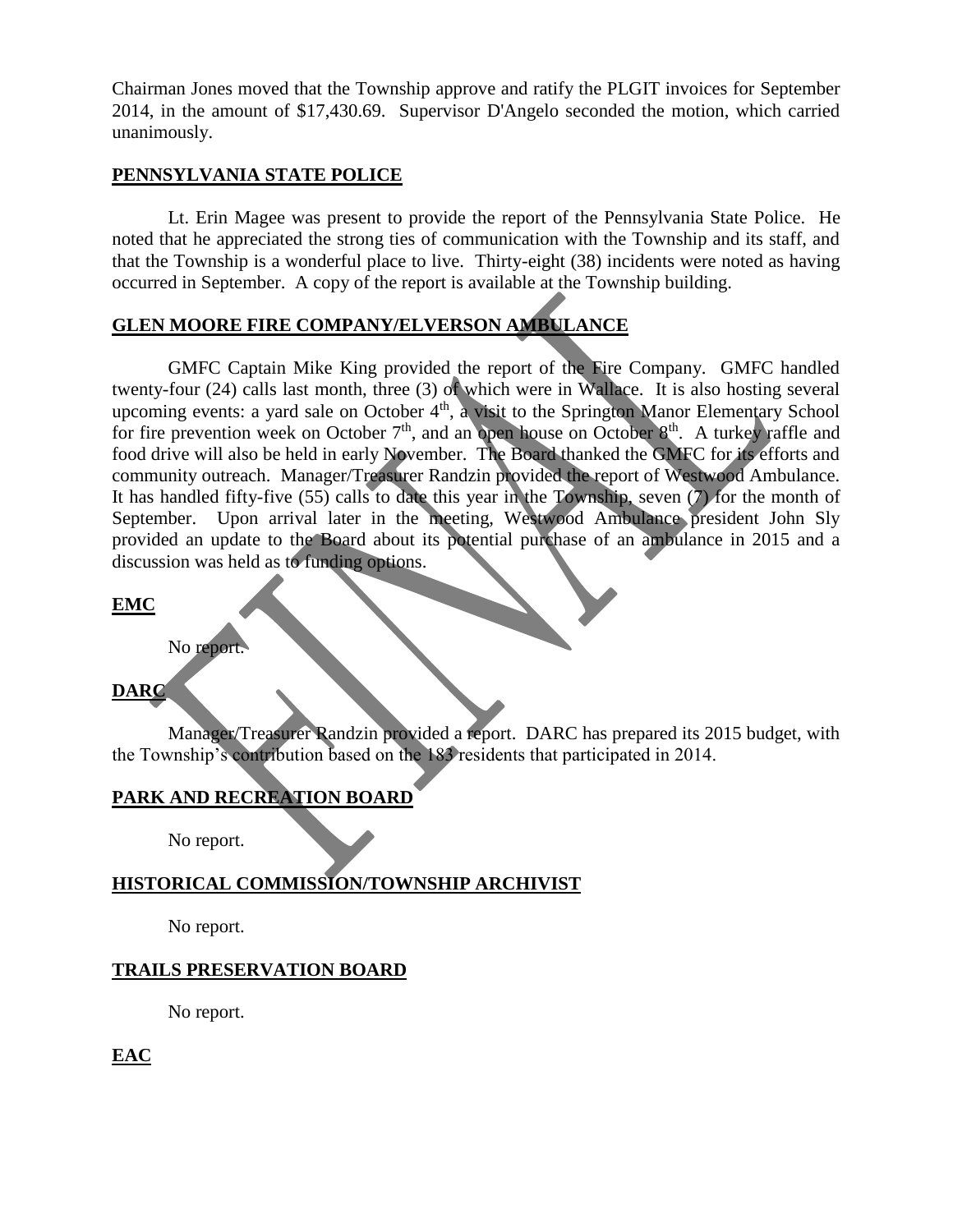No report.

### **GLENMOORE VILLAGE ENHANCEMENT COMMITTEE**

Scott Juenger provided the report of the GMVEC. At its next meeting, it will interface with the Authority to discuss trail options on certain Authority properties. A discussion was held as to status of the school speed limit signs. Manager/Treasurer Randzin and Mr. Juenger will continue to coordinate with Maddie as to obtaining quotes for the signs. Lastly, the GMVEC is preparing a pamphlet to explain the various walkway initiatives as a handout to nearby/affected residents.

## **AUTHORITY**

Supervisor D'Angelo noted that the Authority would be hosting a tour of its various facilities on October 14, 2014.

### **PLANNING COMMISSION**

Supervisor Moore provided an update as to the Planning Commission. It is continuing its review of the Comprehensive Plan and of the property maintenance code draft ordinance.

### **OLD BUSINESS**

- a. VPP Grant Comprehensive Plan: As noted above, the Planning Commission is continuing its review.
- b. Indiantown Schoolhouse: Supervisor Moore provided a report. The contractor did a good job in removing the old flooring. A number of bottles and other small materials were found in the process. Supervisor Moore and the Township Engineer have met to review possible floor replacement and HVAC options. Supervisor Moore noted that John Miller preserved certain of the old floor beams, which could be made into cats' meow replicas in the future.

Additionally, Supervisor Moore suggested that the tree in front of the Schoolhouse be removed and replaced. It is not depicted in any historic depictions of the site, and its size and location are a threat to the building. Supervisor Moore suggested that it be replaced with a tree similar to that placed in Wagenseller Park. After discussion, Chairman Jones moved that the Board authorize: the removal of the old tree by the road crew; the purchase of a new 15 foot spruce tree from Uwchlan Farms in an amount not to exceed \$400; and the planting of the new tree by Big Tree for an amount not to exceed \$700.

c. Township Building: Manager/Treasurer Randzin reported that Unlimited and Vector are coordinating a meeting for the completion/integration of the system in the near future. Additionally, Manager/Treasurer Randzin requested that an electrician come to inspect the lights on the Township building. After discussion, Chairman Jones moved to authorize electrician Matt Shaw to inspect and repair any lighting issues at the Township building in an amount not to exceed \$400. Supervisor D'Angelo seconded the motion,